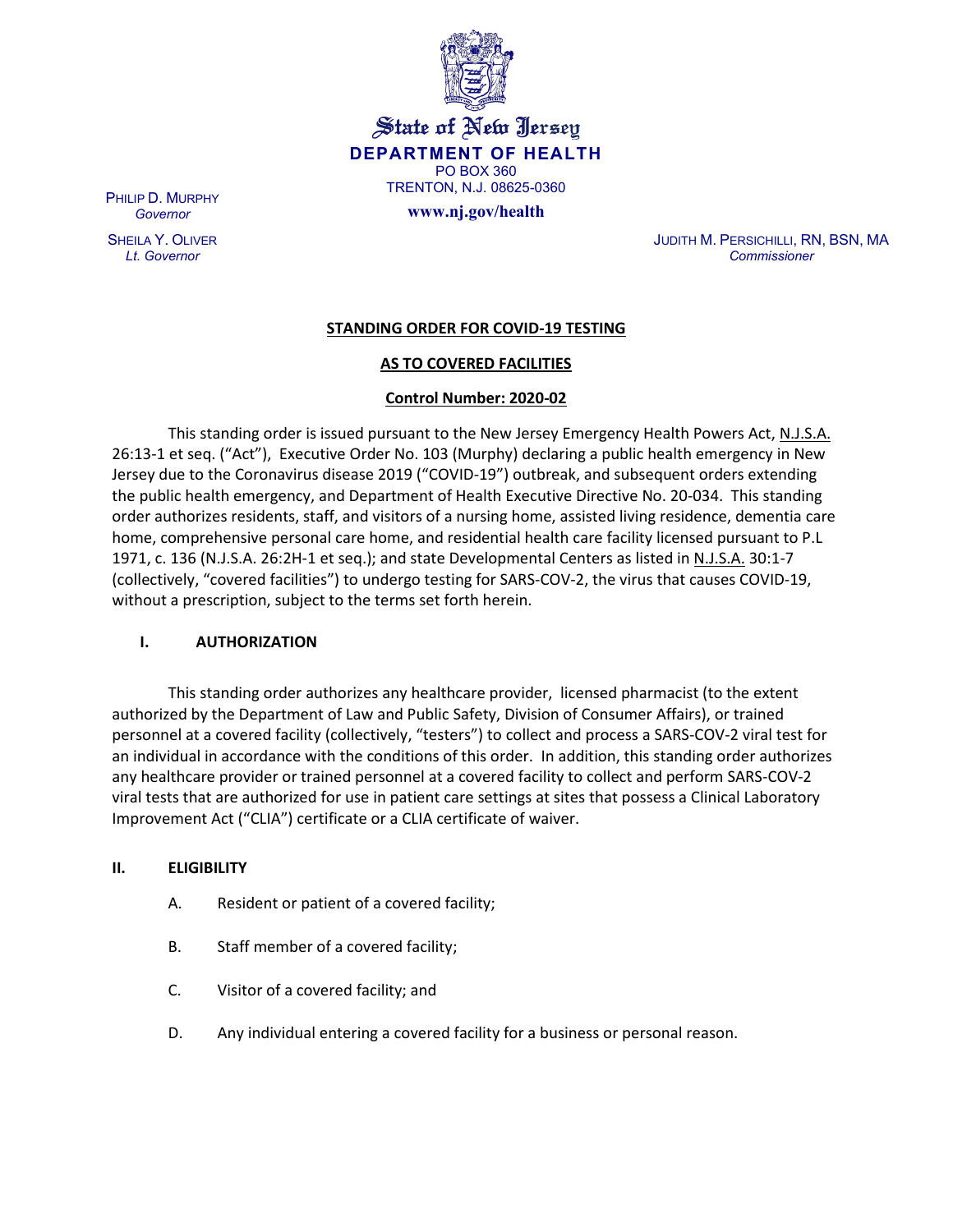## **III. INFORMATION**

- A. Prior to collecting the specimen from the eligible individual, the tester shall provide information to the individual receiving the testing, which shall include but is not limited to the following:
	- a. Information on how and when to obtain test results;
	- b. Information for contacting the local health official within the jurisdiction where the individual resides;
	- c. Information on next steps for the individual to take, including:
		- a. Information on obtaining follow-up medical care or to address questions about a diagnosis if the individual tests positive for COVID-19;
		- b. Information about actions to be taken in accordance with guidance as issued and/or amended by the Centers for Disease Control and Prevention ("CDC") and/or the New Jersey Department of Health.<sup>ii</sup>

# **IV. SPECIMEN COLLECTION, TESTING AND TEST RESULTS**

- A. Testers may collect a specimen for a SARS-COV-2 viral test that has been approved by the U.S. Food and Drug Administration ("FDA"), authorized by the FDA through an Emergency Use Authorization or approved by the New Jersey Clinical Laboratory Improvement Services as permitted by the FDA.<sup>iii</sup>
- B. Preparation to collect a specimen:
	- 1. Ensure correct testing materials according to manufacturer instructions for use and/or the laboratory who will be performing the test.
	- 2. Ensure appropriate personal protective equipment for tester to administer the test, such as gloves, gowns, N95 or higher respirator (or surgical mask should a respirator not be available) and eye protection (goggles or face shield).
- C. Instruction to collect a specimen:
	- 1. By licensed healthcare provider, licensed pharmacist (to the extent authorized by the Department of Law and Public Safety, Division of Consumer Affairs), or trained, supervised personnel.
	- 2. Follow manufacturer-specific and/or laboratory-specific instructions for specimen collection.
	- 3. Follow CDC guidelines for Collecting, Handling, and Testing Clinical Specimens for Persons for Coronavirus Disease 2019, as amended and supplemented.<sup>iv</sup>